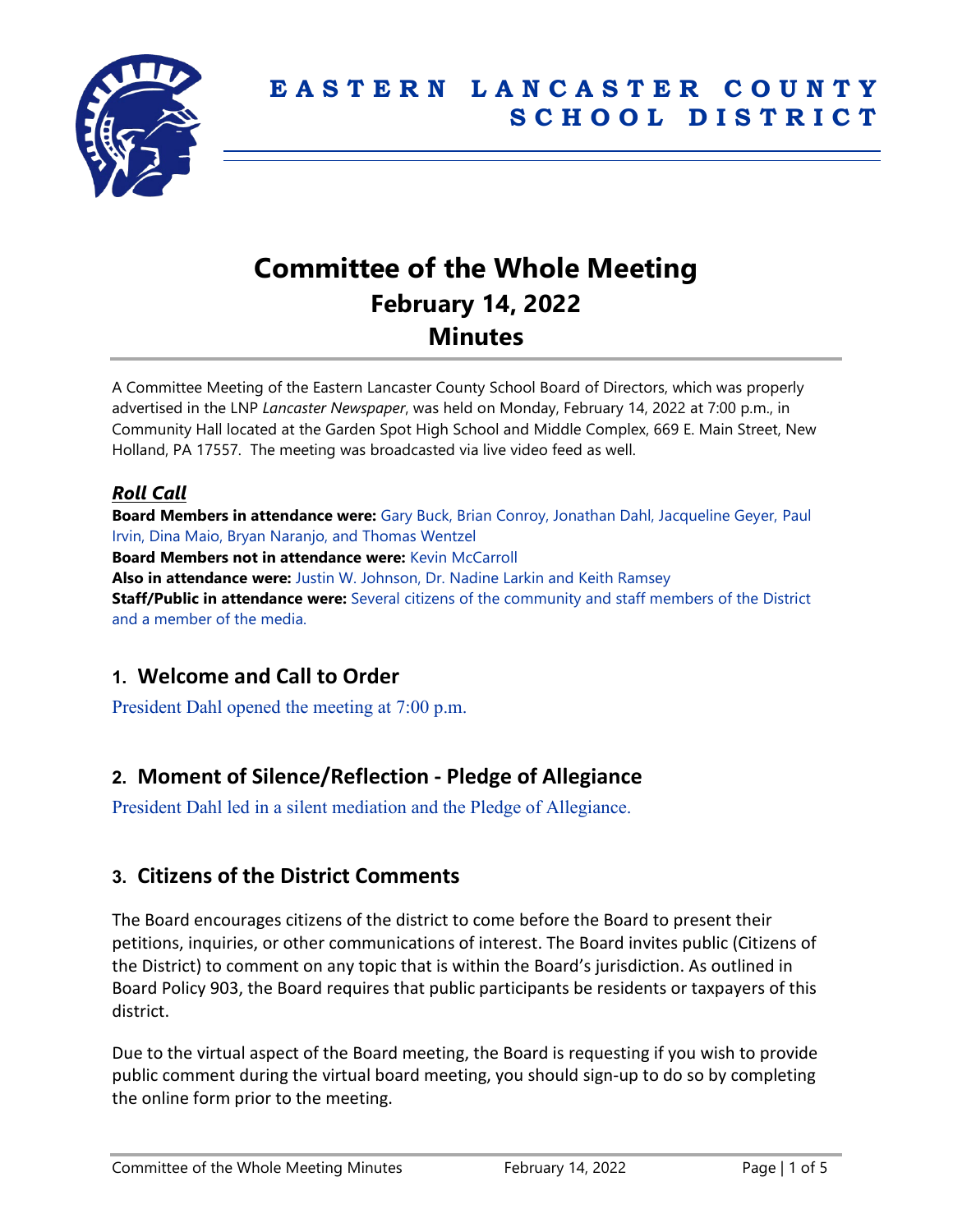[PUBLIC COMMENT SIGN-UP FORM](https://forms.gle/zDXXoX8rZQUxt1Ap6) (*Please use this form only if you are not attending the meeting in person.*)

*Public comments will be read aloud during the public comment section of the agenda.*

Thank you.

SUBMITTED COMMENTS (VIA PUBLIC COMMENT SIGN-UP FORM): **None**

Rick Naranjo, 2571 Valley View Road, Morgantown, PA

Mr. Naranjo said a prayer.

Dave Horst, 1186 East Earl Drive, East Earl, PA

Mr. Horst presented comments about the year of 2022 to be a year of rejoicing and thanked the Board for what they had done the past year.

Brianna Hynson, 232 Wentzel Road, Mohnton, PA

Ms. Hynson presented comments and concerns regarding the lack of resources student mental health issues and students with thoughts of suicide.

Jarod Hynson, 232 Wentzel Road, Mohnton, PA

Mr. Hynson presented comments and concerns regarding student mental health and requested the District to come up with a plan to help students who were struggling with mental issues.

The Board thanked Mr. Hynson and Brianna Hynson for speaking on the subject.

The Board and Administration discussed how the District was handling learner's mental health.

## **4. Approve Personnel Report**

Mrs. Dianne D'Souza, Assistant Director of Special Education and Gifted Services introduced Samantha Dutt starting as a Special Education Learning Support teacher at Garden Spot Middle School.

Dr. Matthew Sanger, Principal of Secondary Campus introduced Eric Dorward starting as a Math teacher at Garden Spot Middle School.

Mr. Irvin made a motion to approve the personnel report. It was seconded by Mr. Conroy. **The motion was approved. (8-0; 1 absent)**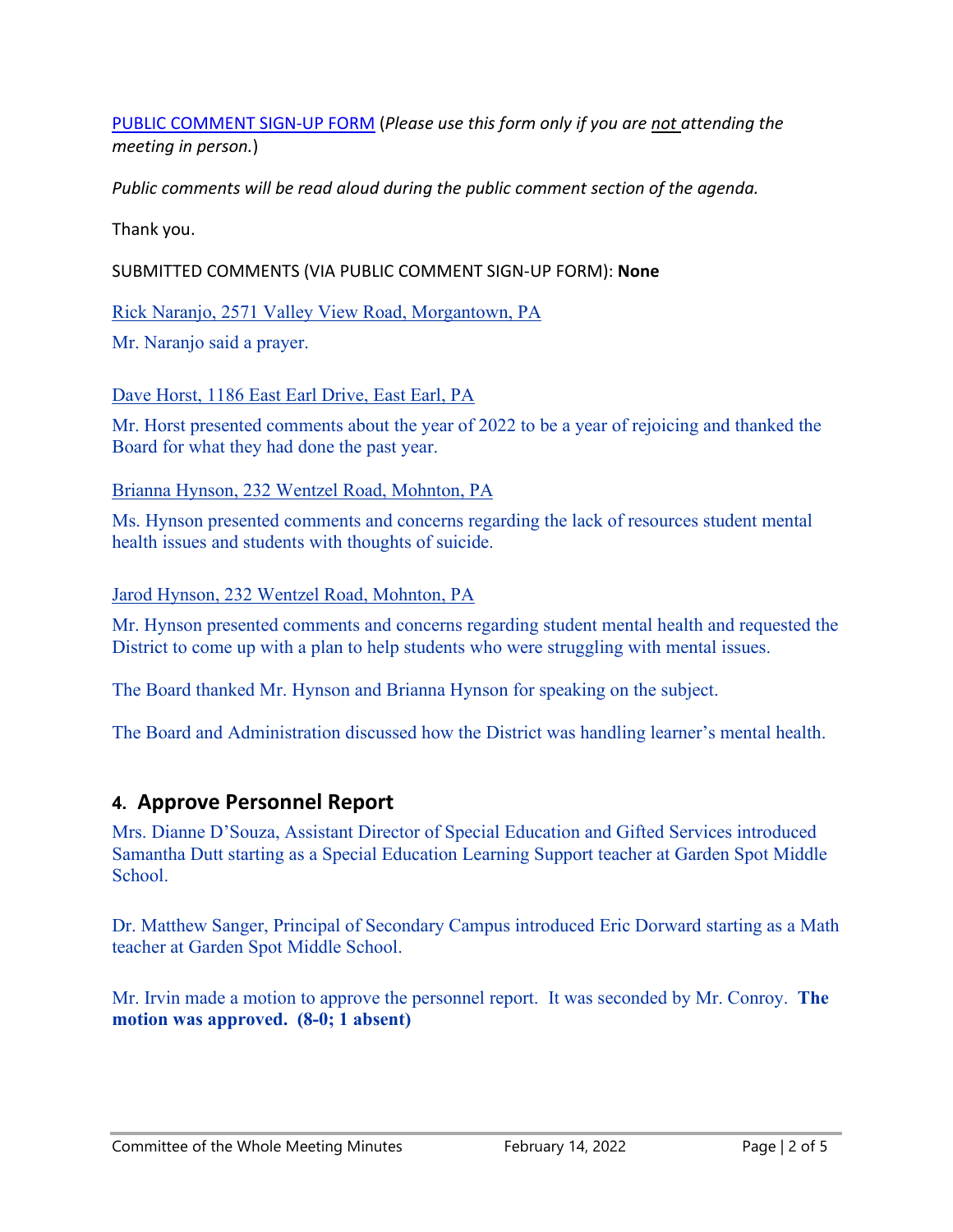## **5. Property and Services**

#### **5.a. Action Items: NONE**

#### **5.b. Information Items:**

#### **5.b.a. COVID-19 Relief Funds - Spending Plan Update**

Mr. Ramsey updated the Board and Community on the current spending plan for the Covid-19 relief funds that the School District received. He reviewed each of the grants and how they were spent.

#### **5.b.b. Governors 2022-23 Budget Proposal**

Mr. Ramsey presented the Governor's 2022-2023 budget and how it could potentially affect the 2022-2023 budget for Eastern Lancaster County School District.

### **6. Program**

#### **6.a. Action Items:**

#### **6.a.a. Approve Achievement of TSI Goals for Blue Ball Elementary & Garden Spot High School**

Dr. Larkin introduced Mrs. Heather Schrantz, Principal of Blue Ball Elementary and Dr. Matthew Sanger, Principal of Garden Spot Secondary Campus who presented the focus areas for their (TSI) targeted school improvement achievement goals for each of their schools, Blue Ball Elementary and Garden Spot High School, respectively.

Dr. Larkin informed the Board these goals would need to be reviewed and approved by the Board and then submitted to the State.

#### **6.a.b. Approval Agreement to Waive Expulsion Hearing**

Dr. Larkin requested the Board to approve Affidavits of Guardianship.

#### **6.b. Information Items:**

#### **6.b.a. Update on Curriculum Development & Resources**

Greg Frederick, Director of Elementary Instruction, will be updating the School Board on the work of the Curriculum Specialists and our review of ELA programs.

Dr. Larkin introduced Mr. Gregory Frederick, Director of Elementary Instruction, who presented the Board with an update on Curriculum Development and Resources. He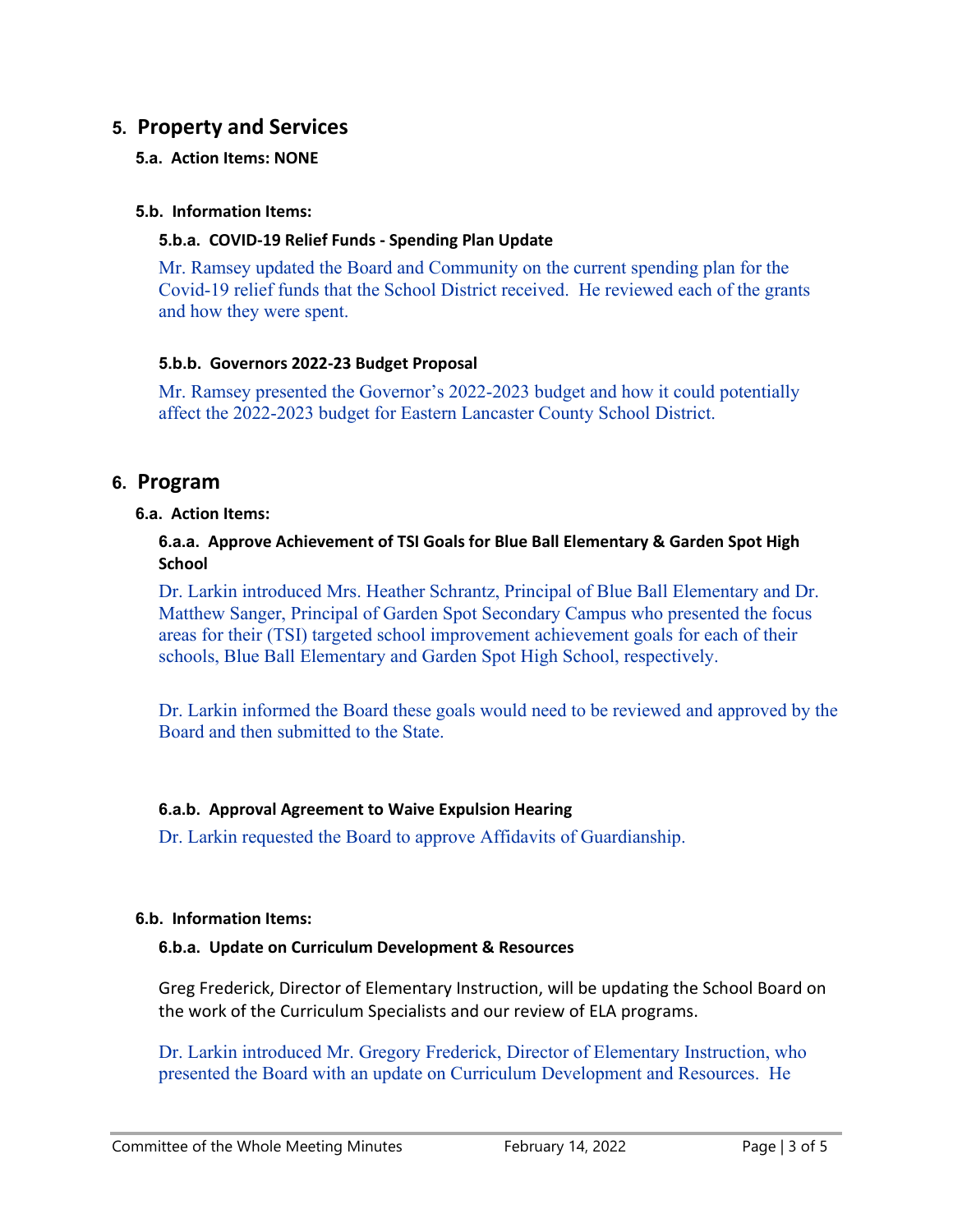indicated that the District was developing a common K-12 curriculum blueprint which would lead to the exit learner outcomes guided by the portrait of a graduate in the strategic design plan approved in May 2019.

He also updated the Board on new curriculum resources for elementary ELA Core programs.

Mr. Frederick updated the Board on the opening of Kindergarten registration for the 2022- 2023 school year, indicating that the District had already connected with 50 families.

#### **6.b.b. COVID Update**

The District received 240 home test kits from IU13. We will be keeping them in the District Office for distribution to our staff if they are not feeling well and would like to test for COVID. Process will be developed by Kara Martin within the next week.

Dr. Larkin updated the Board on 240 home test kits from IU13 that would be used for staff members.

The Board and Administration discussed the District's Covid number reporting procedures.

## **7. Management**

**7.a. Action Items: None**

#### **7.b. Information Items: Winter Sports Update**

Dr. Larkin presented several Winter Sport updates and successes.

### **8. Announcements**

No Announcements.

## **9. Adjournment**

Mr. Irvin made a motion to adjourn the meeting at 8:27 p.m. with a second by Mr. Naranjo. **The motion was approved. (8-0; 1 absent)**